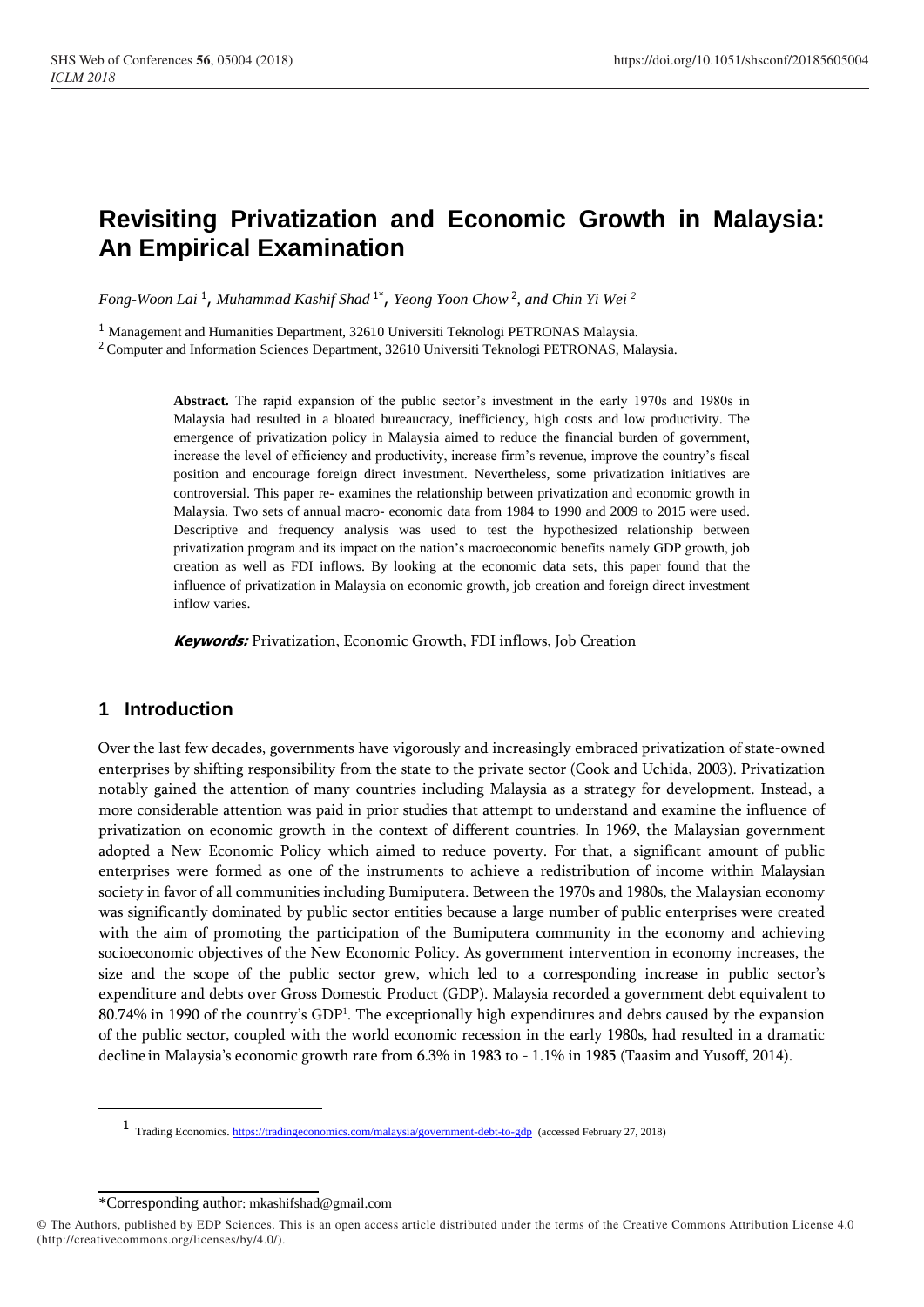As a result, the Malaysian government was forced to look at its public spending and implement ways to optimize the situation. Embracing privatization appeared to be the most appropriate and suitable solution to solve the problem at hand. Privatization is defined as the process of transferring ownership of an entity or business operations from the state ownership to the privately owned entity (Bakar et al., 2016). In March 1983, Malaysian Prime Minister announced the government's intention to embark on a privatization policy in line with the Malaysia Incorporated Policy hoping that the government's financia[l burden could be al](#page-8-1)leviated. Since the announcement of the privatization policy in 1983, there was a significant increase in the number of privatized projects.

Privatization opens up unprecedented opportunities for investment throughout the world. It is a major force in the globalization of business. In the case of Malaysia, privatization has transformed numerous local companies into multinational companies. Nevertheless, despite their potential benefit and value, not all privatization instances achieved their intended objectives.

Considering the various failure and success stories of privatization programs in different countries, this paper aims to investigate the impacts of privatization in Malaysia towards its macroeconomic development in terms of GDP growth, job creation and foreign direct investment (FDI) inflow in the context of encouraging international trade and promoting business globalization.

# **2 Overview of Privatization Programs**

Privatization programs have been increasingly implemented all over the world. The wave started in the late 1970s in Chile and the United Kingdom which subsequently had caught on in the former Soviet Union, Eastern Europe, Latin America and India. In the late 1980s and 1990s, as part of its economic reform, China privatized much of its state-owned industry. In the process, the central government lifted price controls, protectionist policies and regulations (Knowledge @ Wharton, 2018).

Privatization has been acknowledged as one of the main contributors that lead to economic development and international trade improvement. It reduces the trade barriers for privatized businesses and allows an increasing number of international businesses which leads to an increase in foreign direct investment. The implementation of privatization programs has created a highly competitive global marketplace. The importance of foreign direct investment cannot be ignored as it is considered as an essential conduit for sustainable economic growth and international competitiveness for a country (Tuzunturk et al., 2016). Based on the World Bank Report (2012) the main target of privatization is to provide inflows of foreign direct investment for many countries. It has also brought positive impacts on financial mar[ket development. Many](#page-9-0) studies show that privatization has contributed to the growth of stock market capitalization and trading all over the world.

Although the trend towards privatization was growing, yet its impact on national development was controversial and still under debate as economic efficiency can only be achieved if privatization initiatives are carried out with robust institutional practice. Some researchers found that privatization catalyzed economic growth (Zhao, 2013). Other researchers, however, argued that the successful implementation of privatization policy was not very affirmative. For instance, privatization in Nepal might not be beneficial in terms of employm[ent opportuni](#page-9-1)ties, production and sales, as well as financial profits (Fatta, 1998). India implemented gradual divestment of public enterprises for privatization but criticism was raised due to the slow progress. Several ASEAN countries such as Indonesia, Philippines, and Thailand have e[xperienced onl](#page-8-2)y limited success in their privatization efforts (Dholakia and Dholakia, 1994).

The condition for successful privatization is the government's political capacity to plan and implement effective institutional process[es required for enforcing com](#page-8-3)pliance with productivity-enhancing regulations. This condition, nonetheless, might not always in place. The noble intention of privatization program for a greater national economic interest was often succumbed to a narrower greed of political rent seeking agenda.

From a micro viewpoint at the firm level, privatization policy in a country is justifiable with its outcomes to deliver desirable results in enhancing companies' performance measured by profitability, productivity, efficiency and leverage. These outcomes are crucial to ensure the solidification of a nation's micro-economic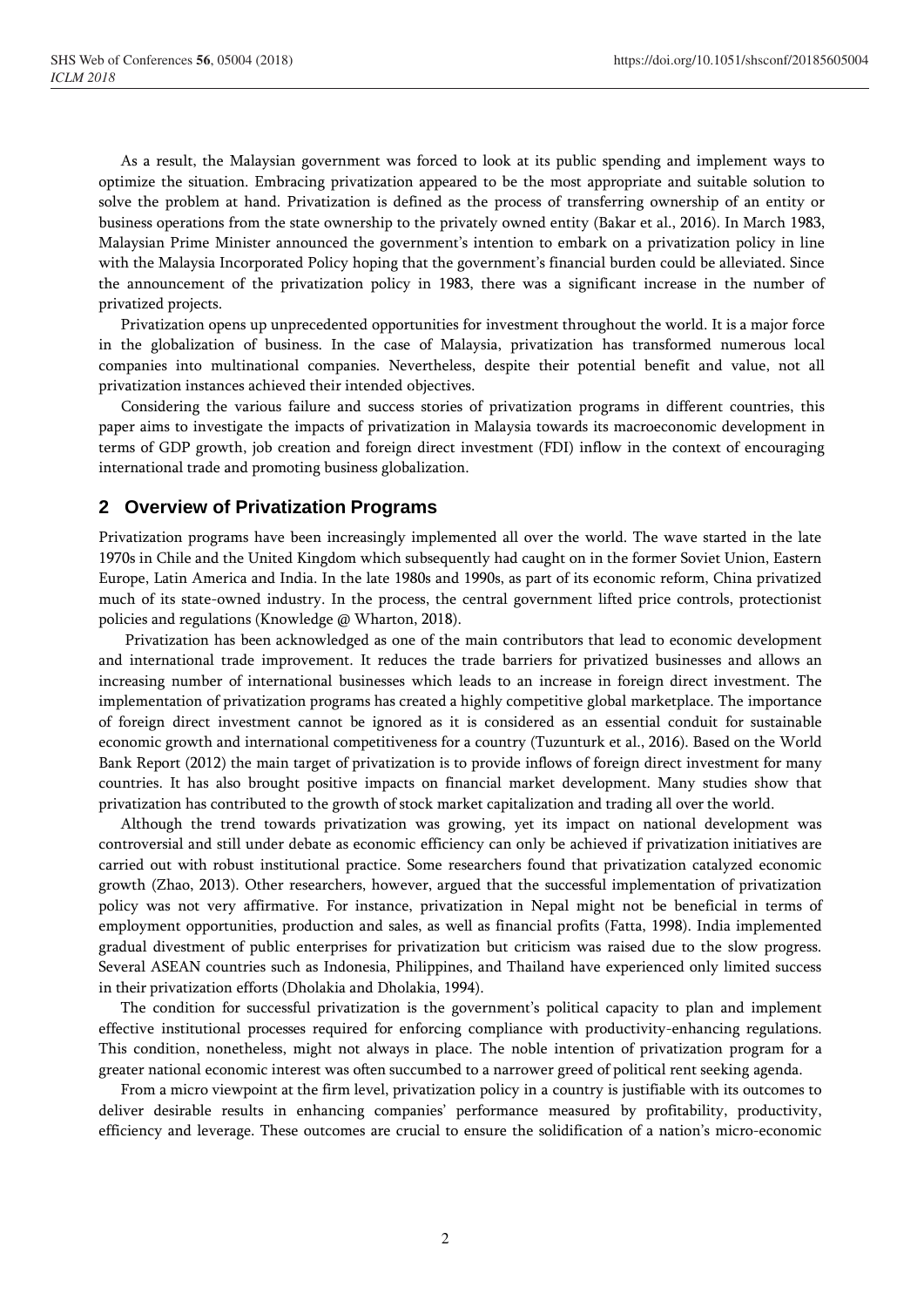foundations in order to support the attainment of macroeconomic objectives of the nation's economic policies (Ramadan, 2011; Nambiar, 2009).

On the flip side, however, privatization programs can be failures and they do happen more often than not. F[ilipovic, \(2006\)](#page-9-2) f[ound a negative](#page-9-3) relationship between privatization and economic growth. Kwek and Yei, (2007) stated that the privatization of public entities would burden the people if charges were raised for p[rivatized entities.](#page-8-4) In a nutshell, many instances have indicated that the successful impl[ementation of](#page-9-4)  privatization policies is still short of being affirmative and privatization programs often lead to adverse impact in several countries.

#### **2.1 Privatization in Malaysia**

The Malaysia government's intention towards privatization emerged in the 1980s through the establishment of Malaysian Incorporated Policy by the then Prime Minister, Dato' Seri Dr. Mahathir bin Mohamad. The initial objective was to alleviate the financial burden of Malaysian government amidst the implementation of New Economic Policy (NEP) which in turn, was aimed at reducing poverty and eliminate inter- ethnic disparities. The huge amount of government's debt in the wake of establishing an increasing number of public enterprises drove the government to transfer public enterprises to private ownership. Thus, the public sector was no longer the prime engine of growth for economic development. The privatization program in Malaysia has significantly impacted its economic reform agenda. It has changed the structure of incentives, reduced government interventions, improved monitoring on the activities of public enterprises and introduced competition to the industry. Hence, privatization has contributed to higher levels of micro-economic efficiency and fostered sustained economic growth (Tan, 2007).

Nevertheless, studies had also shown that the privatization programs in Malaysia might not be all the success stories. Pockets of failure e[xisted and th](#page-9-5)is was particularly due to the lack of improvement on the needed institutional process. Specifically, the privatization policy's aims of reducing the government financial burdens, increasing efficiency of the privatized firms as well as enhancing the country's economic growth have not been fully achieved albeit that its New Economy Policy target of increasing Bumiputera share acquisitions was met (Nambiar, 2009; Masruri, 1996).

# **3 [Theoretical](#page-9-3) [Framework](#page-9-6)**

The purpose of privatization in Malaysia was to create the conditions for national unity by reducing poverty and achieving inter-ethnic economic parity, especially between the politically dominant Malays and economically pervasive Chinese (Jomo and Syn, 2005). This affirmative action is usually referred to as 'restructuring society' in the Malaysian discourse. So important was the privatization program that the Chapter 7 in the Eighth Malaysia Plan, whi[ch spanned from year](#page-9-7) 2001 to 2005, was dedicated to justify the rationale of it in the Malaysian economy. It explained the focus of privatization in the Malaysian economy which was to expand the capacities in developing the infrastructure required in order to effectively foster the development of industries and support services. This in turn, would allow the industries and services to provide better comfort and access to the consumers with the support of an appropriate regulatory framework put in place.

To deliberate on the rationales for privatization program, three theoretical principles can be drawn for reference, namely the Property Rights Theory, Principal- agent Theory and Public Choice Theory.

#### **3.1 Property Rights Theory**

Property rights Theory states that peoples should respect the allocation and protection of the rights of a property in social and economic relations (Rahbar et al., 2012). Privatization transaction usually means selling of existing state-owned enterprises (SOEs) that are still in operation (Bakar et al., 2016). In relation to the Property rights theory, the ownership of the public [company](#page-9-8) shall then be transferred under the property of the private company, it is believed that the form of ownership hold priva[tely by organizatio](#page-8-1)ns would improve their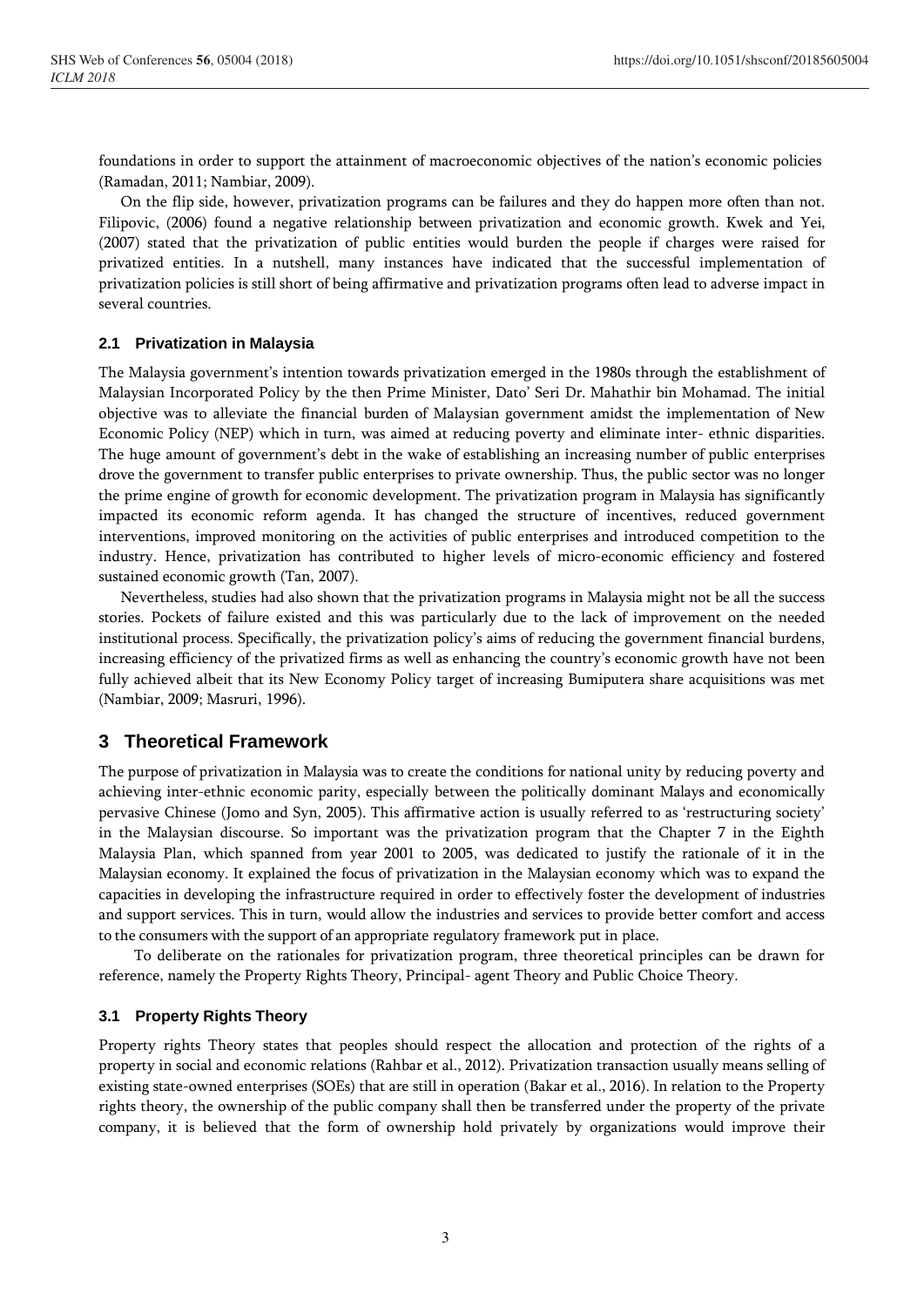performance and increase Malaysia's firms' competitiveness in the global market. Privatizing the public enterprises, definitely, affects the political and social factors which we are implicating the five main privatization objectives as stated in the Malaysian Privatization Master Plan (PMP). Furthermore, Moshiri and Abdou, (2010) stated that property rights theory is the most important economic institution. To achieve the long-term perspective of privatization, a nation needs a development-compatible institutional [framework that includes](#page-9-9)  well-specified property rights structure. The exclusive rights in making choice on the usage of resources and to service the resources as well as to exchange the resources at mutually agreeable terms should be included in the institutional framework (Moshiri and Abdou, 2010).

### **3.2 Principal-Agent T[heory](#page-9-9)**

According to the fundamental privatization theorem, the government shall select private firm through an auction system in order to achieve the efficiency and equity goals (Cavaliere and Scabrosetti, 2008). By referring to the Principal-Agent theory, Cavaliere and Scabrosetti (2008) also claimed that the equation of compensation scheme  $P(z) = V(z)$  could be the requirement for the governme[nt in opting a private firm to tak](#page-8-5)e over the business. On the other hand, pr[ivatization has created a new age](#page-8-5)ncy relationship which the agency theorists argue that new owners must be concerned with managerial perquisite consumption and entrenchment problems of the enterprises (Dharwadkar et al., 2000). Buying over the public enterprises will incur agency costs for the purpose of monitoring the actions of management or in implementing the incentive system to ensure the management is working t[owards the enterprise goal](#page-8-6).

#### **3.3 Public Choice Theory**

According to Rahbar et al., (2012), the management of public enterprises has no right to claim for the company's revenue thus there is a lack of motivation on managerial efficiency. Based on the Public Choice theory, it is assumed that t[he internal motives of](#page-9-8) individuals are the reason they seek for appropriate maximization of the desirability of the owners of companies. The point which makes a difference between private and public companies is that moral hazard and adverse selection are less likely in the private companies. External mechanisms and internal mechanisms are used to minimize such problems (Rahbar et al., 2012). Moreover, Wright (1993) stated that Public Choice theory is "the economic analysis of political institutions". He stated that this theory claims people are rational self-maximizers and this characteristic r[eflects not only by th](#page-9-8)e peoples [who seek to max](#page-9-10)imize their individual satisfaction, but also the legislators and bureaucrats who seek for the same. In turn, it makes it impossible for the government to act in the public interest.

# **4 Conceptual Framework**

Numerous empirical studies have been conducted to examine the success of privatization in relation to the achievement of the targeted micro- and macro-economic objectives. The studies have delivered mixed results in terms of the relationship between privatization and economic growth. As such, the study in this context is by no mean conclusive and exhaustive. Further studies are justified to examine pertinent variables that can potentially impact privatization programs' outcome. Findings can then be interpreted by drawing them to the relevant theories.

This paper undertook to reexamine the phenomena of privatization program of public enterprises in Malaysia and to provide a fresh narrative by relating the executed privatization initiatives to several specific macroeconomic outcomes amidst the influence of globalization facing the privatized enterprises. These outcomes are GDP growth, jobs creation and foreign direct investment (FDI) inflows into the country. The conceptual framework for this paper's reexamination of Malaysian privatization program is depicted in Figure 1.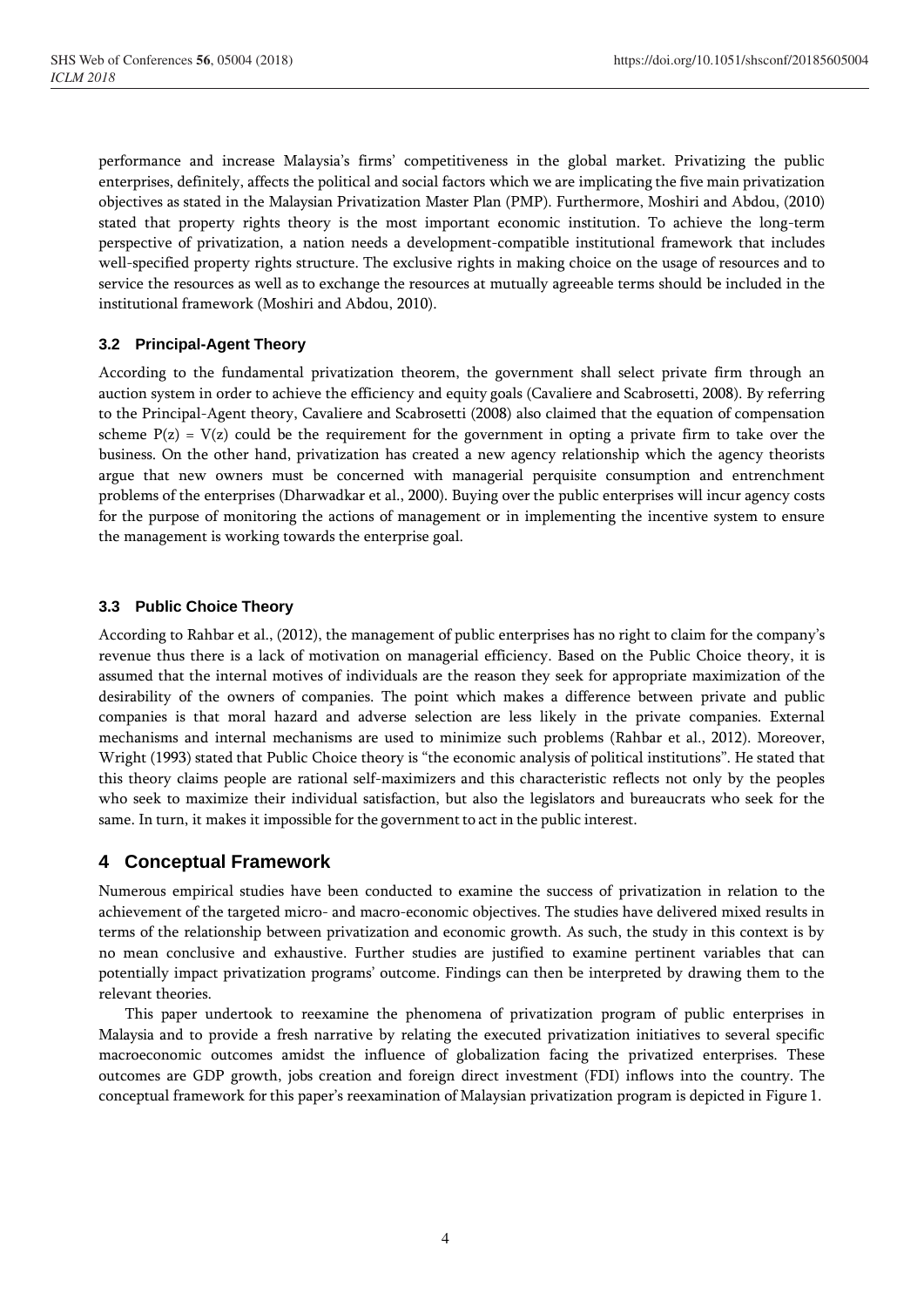

Figure.1: The Conceptual Framework

# **5 Hypothesis Development**

In light of the conceptual framework presented above, several hypotheses are formulated to investigate the impact of privatization on macroeconomic development in Malaysia. These hypothesis statements are as below.

#### **5.1 Gross Domestic Product Growth**

Gross domestic product (GDP) is a significant proxy for investigating the economic growth of any country. Private sector participation is of unique importance in attaining future economic growth and flourishing industrial sector of a particular country (Mehmood and Faridi, 2013). Privatization is likely to enhance the profit streams of the privatized entities whilst reducing government's debt burden of running them (Vickers and Yarrow, 1991). Furthermore, the governm[ent can capitalize the earned pr](#page-9-11)ofit and raise immediate revenue from tax collections and dividend payments. By allocating public and government ownership to the private [sector,](#page-9-12) it is g[enerally believ](#page-9-12)ed that the private sector has a higher motivation to generate revenue and create jobs, hence contributing to GDP growth. As such, this paper formulates the hypothesis that:

 $H_1$ : There is a positive correlation between privatization and GDP growth.

### **5.2 Jobs Creation**

Numerous empirical studies and economic theory posit that the privatization of public enterprises in a country will cut jobs and wages (Earle, 2014). Nonetheless, this may be an exception or a temporary phenomenon. In the greater scheme of things, there is a more likelihood that the private owners may expand their businesses on a large scale which would [have the pot](#page-8-7)ential to enhance the productivity and create more jobs in the country. The key objective of privatization in Malaysia was to reduce poverty, provide more jobs and eliminate interethnic disparities by increasing share acquisitions. Masruri (1996) mentioned that privatization policy in Malaysia had been successful in achieving the New Economy Policy (NEP) target in which Bumiputera were greatly involved in businesses and more job opportuni[ties were](#page-9-6) provided to them. Based on these arguments, we hypothesize that:

#### $H<sub>2</sub>$ : There is a positive correlation between privatization and job creation.

### **5.3 Foreign Direct Investment Inflows**

Privatization of various sectors such as energy, banking, telecommunication, manufacturing as well as construction to foreign investors facilitates international trade and FDI inflows. It is expected that privatization would be a major force in encouraging investment throughout the world and the globalization of business. This transforms numerous local companies into multinational companies. The transformation of local companies to multinational companies will not only intensify growth in exports but it will also create more investment opportunities. Moreover, according to Hunya (2000), the primary motivation of FDI in a country appears as a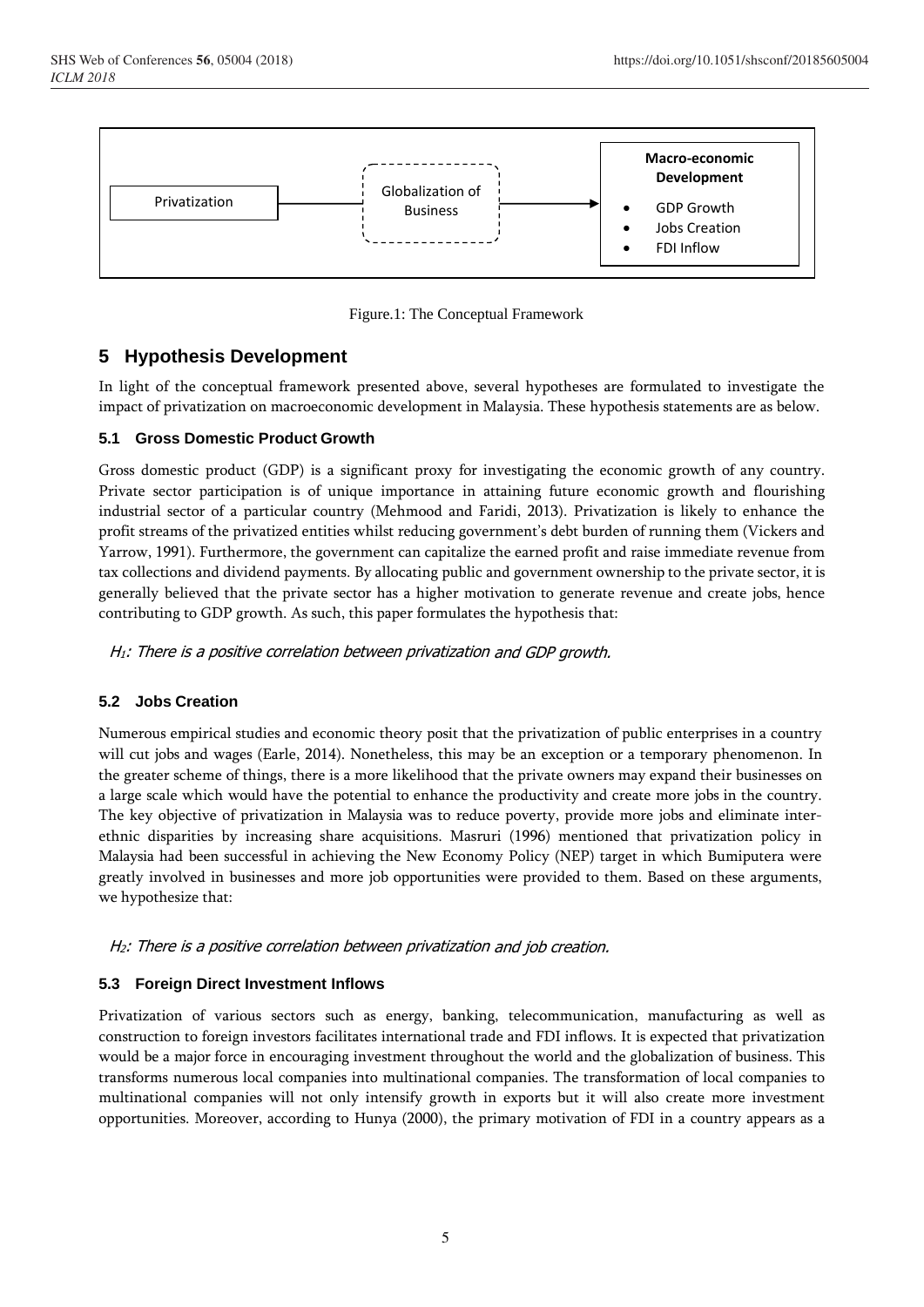result of the globalization of the businesses worldwide. Based on these arguments this study formulates the hypothesis that:

<sup>H</sup>3: There is a positive correlation between privatization and Malaysia's FDI inflows.

# **6 Research Methodology**

Economic data of Malaysia's GDP, unemployment rate and FDI inflows was collected from the Economic Planning Unit (EPU) of Malaysia, The World Bank DataBank as well as Trading Economics Malaysia. Two sets of sampled data comprising annual observations were extracted for the year 1984 to 1990 and 2009 to 2015. The first set of data involved the period immediately after the execution of privatization program (1983-1984) and prior to the occurrence of the Asian financial crisis (1997- 1998). The second set of data involved the period after the happening of global recession (2007-2008). Descriptive and frequency analysis was used to test the hypothesized relationship between privatization program and its impact on the nation's macroeconomic benefits namely GDP growth, job creation as well as FDI inflows.

# **7 Results and Discussions**

### **7.1 Privatized Projects in Malaysia (1983-2015)**

Table 1 displays the accumulated number of privatized projects which made up of new privatized projects and existing privatized projects each year from 2009 to 2015. The number of new projects being privatized in each year had been steadily increasing since 1990 and reached 165 in 2010. It is worth noting that the number saw a sharp drop to just 25 in 2011. This significant reduction in the privatized projects might be the effect of a setback in the general election performance of the ruling parties in 2008 considering a lagging effect in the privatization policy making and execution. In the 2008 general election, the ruling coalition did not win a twothirds super-majority in the Malaysian Parliament. Privatization decisions by the government have always been sensitive matters in the political climate of Malaysia.

There were just 36 privatized projects in the first phase of Malaysia's privatization program during the period of 1983 to 1990. The number of total privatized projects had increased to 503 by 2009 and further to 754 by 2015. The number of total privatized projects from 2009 to 2015 represents an average growth rate of 7%.

The increasing number of privatized projects indirectly indicates the improved productivity of privatized firms in handling projects which contribute to Malaysian economic growth. Based on the Property Rights theory, the form of ownership is the predominant explanation for the varying performance of public-owned organizations and privatized organizations. The shift of ownership from government to private sector translates into management's motive to contribute to the organization in order to create value and profits. The efficient and effective corporate control consistently increases firms' productivity and thus the increased ability to take up more projects.

| Unit      | Existing projects | Lable 1. Fotal indiffuse of Fittvalized Flojects in Malaysia<br>New projects | Total projects privatized |  |  |  |
|-----------|-------------------|------------------------------------------------------------------------------|---------------------------|--|--|--|
| 1983-1990 |                   | $\overline{\phantom{a}}$                                                     | 36                        |  |  |  |
| 2009      | 348               | 155                                                                          | 503                       |  |  |  |
| 2010      | 348               | 165                                                                          | 513                       |  |  |  |
| 2011      | 513               | 25                                                                           | 538                       |  |  |  |
| 2012      | 538               | 54                                                                           | 592                       |  |  |  |
| 2013      | 592               | 49                                                                           | 641                       |  |  |  |
| 2014      | 641               | 57                                                                           | 698                       |  |  |  |
| 2015      | 698               | 56                                                                           | 754                       |  |  |  |

Table 1: Total Number of Privatized Projects in Malaysia

Source: Economic Planning Unit, 2016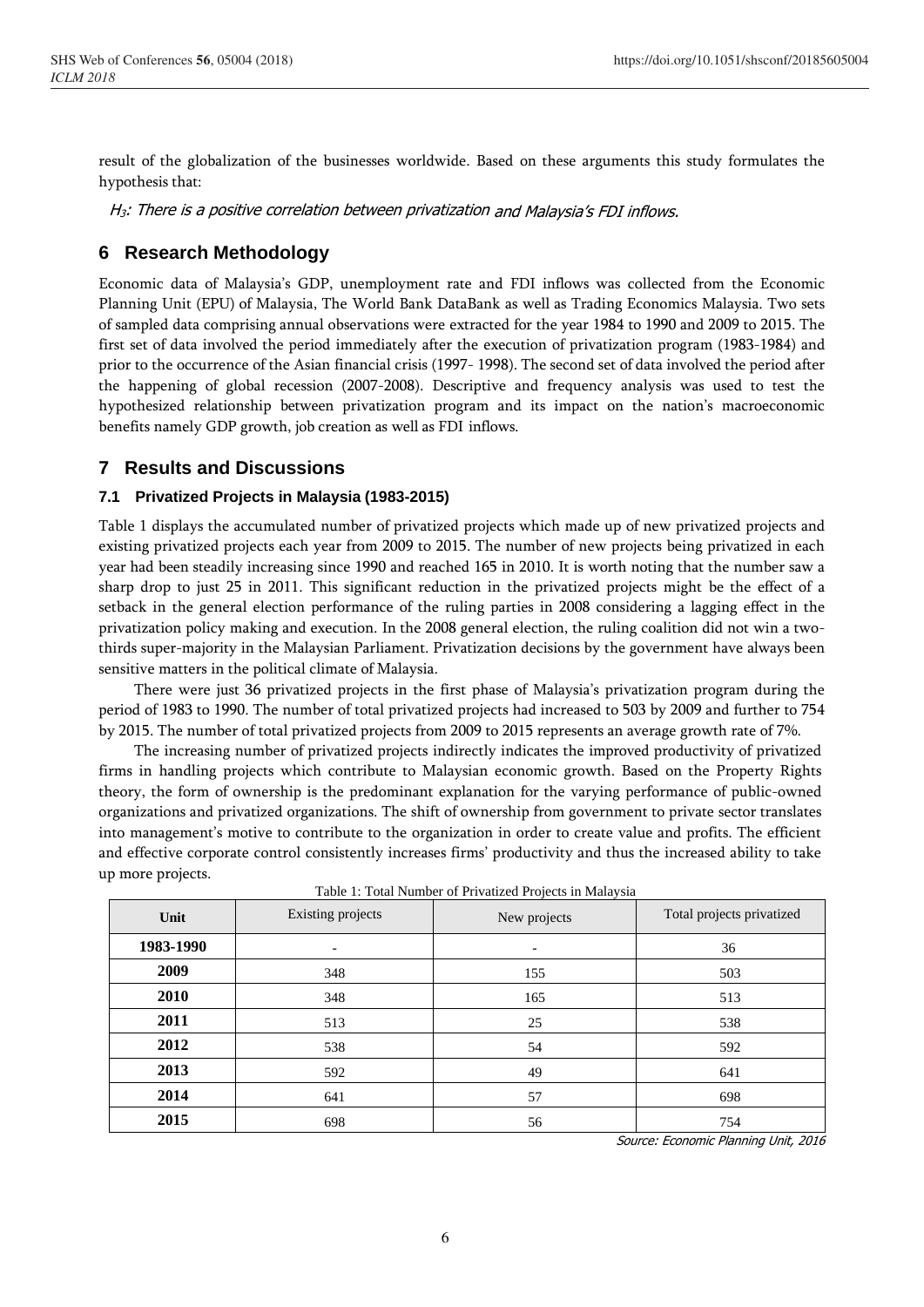#### **7.2 Hypotheses Examination**

#### *7.2.1* **H<sup>1</sup> Examined**

From Table 2, the statistics indicate that the gross domestic product (GDP) growth rate of the Malaysian economy after commencing privatization program in 1983 demonstrated a mixed result in two sets of data observation, i.e. 1984-1990 and 2009-2015.

For instance, in the first set of data from years 1984 to 1986, there were two consecutive periods of negative GDP growth, registering -7.8% and -11.2% respectively. In the subsequent years until 1990 however, the GDP saw a remarkable growth, averaging the annual growth rate to 12.3% for the five-year period under study. In terms of quantum, the Malaysian GDP had increased from USD33.9 billion in 1984 to USD44 billion in 1990, representing a compounded annual growth rate of 4.4% in the period under examination. In the second data set of observation from 2009 to 2015 on the other hand, there was a period of negative GDP growth of 12.4%, i.e. 2014-2015. The remaining periods only registered a comparatively meagre GDP growth ranging from 2.9% to 5.4% as compared to years 1984-1990. For the entire duration, the country's GDP growth registered a compounded annual growth rate of only 0.7% albeit in the absolute terms, the GDP has grown to USD310 billion in 2015.

With the above descriptive statistical examination, the study concludes that the below hypothesis where:

 $H_1$ : there is a positive correlation between privatization and GDP growth;

is rejected!

#### *7.2.2* **H<sup>2</sup> Examined**

Prevailing economic theory posits that the privatization program cut jobs and wages. Nonetheless, this ignores the possibility that privatization program allows new owners to expand the business at a broader level with potentially positive effects on creating jobs.

To examine the above argument, the statistics from Table 2 indicate that the unemployment rates in Malaysia after commencing privatization program in 1983 demonstrated an upward trend from 1984 to 1998 before tapering off. The unemployment rates were rather high touching 8.3% in 1986. This scenario seems to support the notion that privatization led to jobs cutting from the observation of the first set of data (1984-1990) under study.

It can be argued that the sharp rise in unemployment was due to the series of inverse macroeconomic shocks, partly self-inflicted by bad policies or unfavourable international developments. Privatized entities succumbed to complex market conditions and challenging operating environment in the midst of business liberalization and international trade globalization process.

The high rates of unemployment exhibited a glaring fall after 1990. The second set of data in Table 2 attests that unemployment rates remained low hovering in the range of 2.9% to 3.5% from the years 2011 to 2015. The average annual unemployment rate during this seven-year period was 3.2%, a stark contrast to that of 7.1% for the years 1984 to 1990. The fall in unemployment rate after the 1990s reflected an improved learning curve of Corporate Malaysia in dealing with the challenges brought about by business liberalization and international trade globalization, within which many of its constituents were the privatized public enterprises who made up of a significant size as employers in the Malaysian economy and many of which until today still remain as important government-linked companies (GLCs), economically and politically.

Whereas the scrutinization of the unemployment data for the years 1984 to 1990 does not support the notion that privatization has a positive correlation with job creation, statistics for the years 2011 to 2015 are in favor of the employment argument, hence a mixed result. Further deliberation would suggest that perhaps job creations would be influenced more directly by how well the privatized enterprises and corporate Malaysia in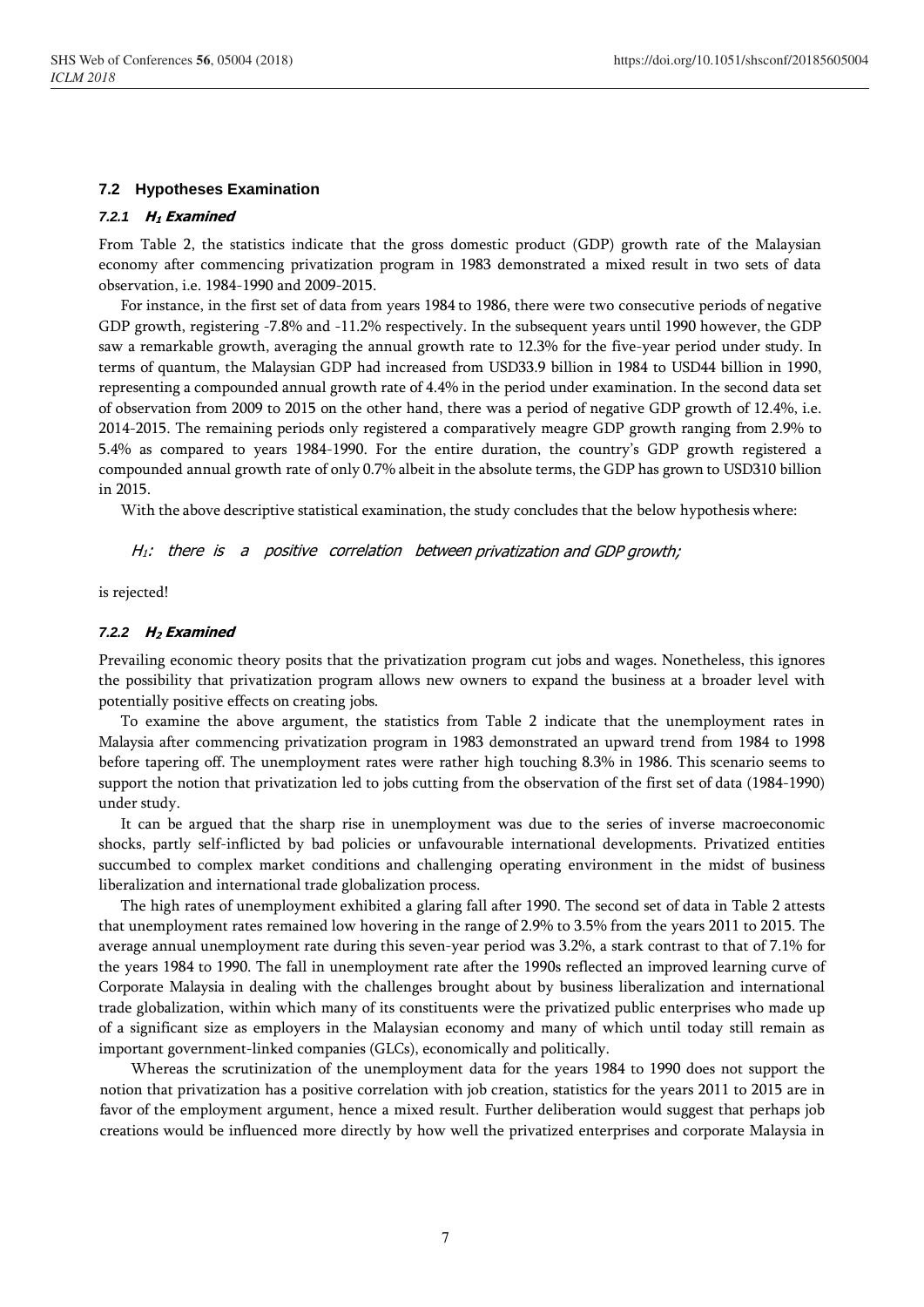general would face up the challenges brought by, as well as to seize the opportunities offered by, the liberalized and globalized market place. Thus, the below hypothesis where:

 $H_2$ : There is a positive correlation between privatization and job creation;

is rejected!

#### *7.2.3* **H<sup>3</sup> Examined**

Privatization is a major force in encouraging investment throughout the world and the globalization of businesses. From Table 2, the statistics indicate that the foreign direct investments (FDI) inflows in the Malaysian economy after commencing privatization program had revealed a gradual increment from 1984 to 1990 albeit the trend was not perfectly linear. The country's FDI inflows grew from USD1.26 billion in 1984 to USD6.3 billion in 1990, registering a compounded annual growth rate of 31%. The entire period attracted an accumulated FDI inflows of USD40.34 billion, equivalent to an annual average FDI inflow of USD5.76 billion.

In the second data set of observation from the year 2009 to 2015 on the other hand, FDI inflows saw a rather roller-coaster trend. The entire seven-year period attracted an accumulated FDI inflows of USD83.1 billion, equivalent to an annual average FDI inflow of USD11.9 billion.

These figures are slightly more than double those of in the first set of data observation from 1984 to 1990.

Malaysia was one of the highest recipients of foreign investment in the region during this period. According the Malaysian Investment Development Authority (MIDA), the largest part of the investment in this period came from China, Singapore, Switzerland, Holland and Germany. With this descriptive statistical examination, the study concludes that the below hypothesis where:

<sup>H</sup>3: There is a positive correlation between privatization and Malaysia's FDI inflows;

is accepted!

| <b>Factors</b>                     | 1984-1990 |        |         |      |      |      | 2009-2015 |                          |      |      |      |         |              |      |
|------------------------------------|-----------|--------|---------|------|------|------|-----------|--------------------------|------|------|------|---------|--------------|------|
|                                    | 1984      | 1985   | 1986    | 1987 | 1988 | 1989 | 1990      | 2009                     | 2010 | 2011 | 2012 | 2013    | 2014         | 2015 |
| $GDP$ (US \$)<br>(Billion)         | 33.9      | 31.2   | 27.7    | 32.1 | 35.2 | 38.8 | 44.0      | 298                      | 314  | 323  | 338  | 296     | 296          | 310  |
| <b>GDP</b> Growth<br>Rate $(\%)$   |           | $-7.8$ | $-11.2$ | 15.9 | 9.7  | 10.2 | 13.4      | $\overline{\phantom{a}}$ | 5.4  | 2.9  | 4.6  | $-12.4$ | $\mathbf{0}$ | 4.7  |
| Unemployment<br>Rate $(\% )$       | 6.1       | 6.9    | 8.3     | 8.2  | 8.1  | 6.7  | 5.1       | 3.3                      | 3.1  | 2.9  | 2.9  | 3.2     | 3.5          | 3.4  |
| FDI Inflows<br>$(US \$ ) (Billion) | 1.26      | 7.9    | 6.9     | 4.2  | 7.1  | 6.68 | 6.3       | 15.1                     | 9.1  | 11.3 | 10.6 | 9.9     | 13.1         | 14.0 |

Table 2. Macroeconomic benefits of Privatization

Source: Adopted from the World Bank

## **8 Future Research**

Many research studies point to the growing trend of privatization globally in achieving economic development. Further works can be done to have a more in-depth and comprehensive analysis on the impacts of privatization in all aspects of Malaysian economy, be it at the macro or micro level. For instance, latest data related to privatization achievement in Malaysia can be collected from the Economic Planning Unit (EPU), Bank Negara Malaysia, International Monetary Fund (IMF) and World Development Report for further interpretation.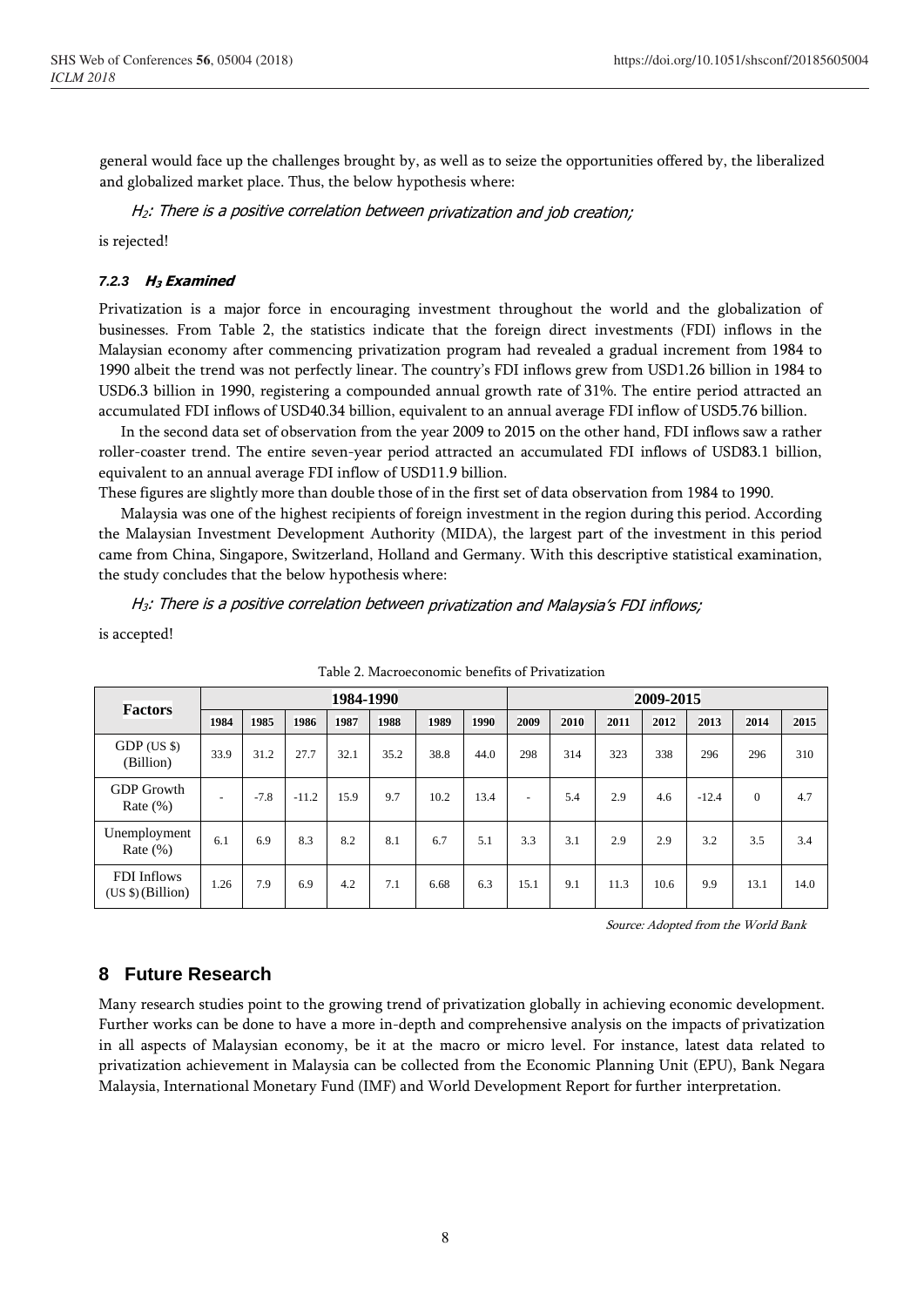Future research can also be undertaken to look into the roles of institutional changes and practices with regard to the attainment of full benefits of privatization program. Several major privatization failures in Malaysia can be case-studied in the context of the existing institutional framework that they were operating in.

Furthermore, comparative studies can be performed to analyze the socioeconomic performance of Malaysia's privatization program against those in other ASEAN countries such as Thailand, Indonesia, Philippines and Vietnam. This is to gain insights into the efficacy of different privatization policies implemented in these countries as compared with Malaysia.

#### **9 Conclusion**

Malaysia's privatization policy implementation reached its height in the 1990s during when the then prime minister announced his Vision 2020 in February 1991 for the nation to achieve developed country status by the year 2020. In the same year, the government issued its Privatization Master-plan, including a Privatization Action Plan. The Malaysia vision 2020 was imperative to ensure the onward economic development of the country since 1990. In order to achieve the aspiration of vision 2020, Malaysia needed to be transformed into a form of dynamism and productivity. Realizing the fact that privatization would result in a higher level of economic growth in Malaysia, robust privatization programs were actively undertaken in order to create a private sector-led economy.The role of government in business could be rationalized by continuously increasing privatization and establishing a facilitation fund for the fully-private sector, public-private partnerships (PPPs) and government- linked companies (GLCs). From a macroeconomic perspective, privatization provided a platform that opened up unprecedented international business opportunities. Privatized entities were exposed to an increased number of international trade and foreign investments which at the same time, increased Malaysia's foreign direct investment inflows. Privately-owned enterprises were allowed to implement their way of conducting business without much intervention from the government in their daily business operations. This had provided greater autonomy for privatized companies to expand their business internationally.

The globalization of business could help increase privatized enterprises' revenue and their corporate tax return to the government's coffer. Nonetheless, the full benefits of privatization could only be achieved with the reformation of institutional processes to ensure that appropriate regulatory framework was in place in order to safeguard consumers' interests and monitor the performance of privatized entities.

By looking at the economic data sets for the periods from 1984-1990 and 2009-2015, this paper found that the influence of privatization in Malaysia on economic growth, job creation and foreign direct investment inflow varies.

#### **References**

- R. Bakar, R.N.D.N. Darwazeh, and W.S. Sakinah, "Privatization effects on Zakat and dividend: Empirical evidence from Malaysia and Jordan." Journal of Entrepreneurship, Business and Economics, 4(1), 1-21, (2016).
- <span id="page-8-1"></span>A. Cavaliere, and S. Scabrosetti, "Privatization and efficiency: from principals and agents to political economy". Journal of Economic Surveys, 22(4), 685-710, (2008).
- <span id="page-8-5"></span>P. Cook, and Y. Uchida, "Privatisation and economic growth in developing countries". The Journal of Development Studies, 39(6), 121-154, (2003).
- <span id="page-8-0"></span>B. Dharwadkar, G. George, and P. Brandes, "Privatization in emerging economies: An agency theory perspective". Academy of management Review, 25(3), 650-669, (2000).
- <span id="page-8-6"></span>B.h. Dholakia, and R.H. Dholakia, "Malaysia's privatization programme". Vikalpa, 19(3), 25-36, (1994).
- <span id="page-8-3"></span>J.S. Earle, "Impact of privatization on employment and earnings". IZA World of Labor, (2014)
- <span id="page-8-7"></span>B. Fatta, "Impact of Privatization in Nepal". Nepal Commerce Campus: Economic Review, pp. 15-34, (1998).
- <span id="page-8-4"></span><span id="page-8-2"></span>A. Filipovic, "Impact of privatization on economic growth". Undergraduate Economic Review, 2(1), 7, (2006).